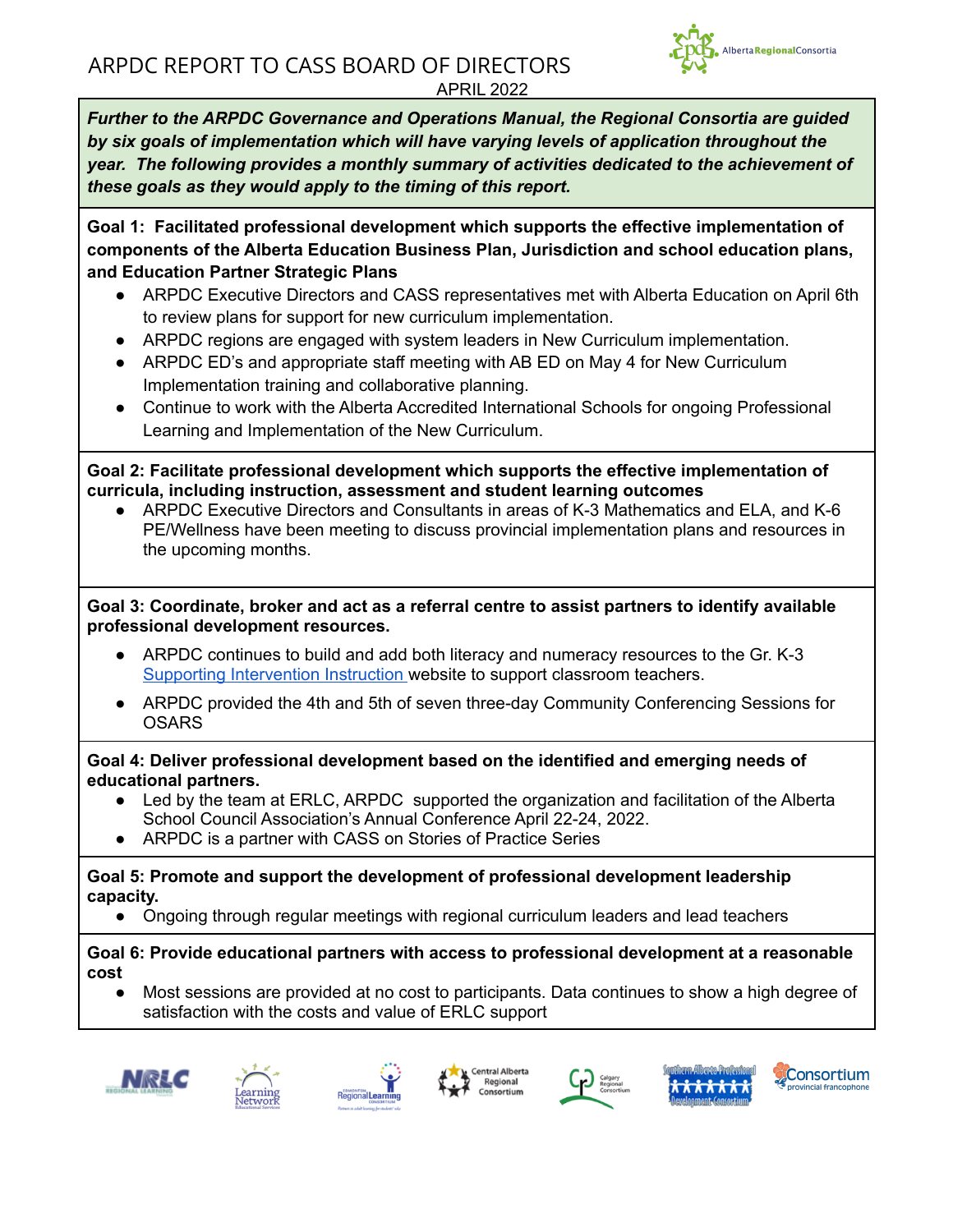**Goal 1: Facilitated professional development which supports the effective implementation of components of the Alberta Education Business Plan, Jurisdiction and school education plans, and Education Partner Strategic Plans**

Advisory meetings were held with the Inclusive Education, Literacy and Numeracy priority area committees throughout the month.

**Goal 2: Facilitate professional development which supports the effective implementation of curricula, including instruction, assessment and student learning outcomes**

From April 1-30, 2022 the NRLC will have hosted **27** sessions, with **1518.5** learning hours, and **808** participants.

#### **Goal 3: Coordinate, broker and act as a referral centre to assist partners to identify available professional development resources.**

NRLC continues to be committed to building resources for the Gr. K-3 Math Intervention Support for classroom teachers. During April NRLC added 6 new math instruction videos, 3 new math resources and 1 literacy resource to the ARPDC Supporting [Intervention](https://sites.google.com/arpdc.ab.ca/supporting-intervention-instru/numeracy-support) Instruction website.

**Goal 4: Deliver professional development based on the identified and emerging needs of educational partners.**

NRLC met the emerging needs of its stakeholders throughout April with **18** collaborative projects including:

- Grade Level PLCs Land Based Learning in the CCC, Education Assistants : Best Practices & Read and Write for Google Classroom - KTCEA
- Project Independence with EAs, NVCI and Examining Functional Life Skills PWPSD
- Supporting Student Mental Health: Parent Session, Fierce Conversations and Division Faith Day - HFCRD
- Apprentissage professionnel personnel pour la classe d'immersion française & FSL FLRC

# **Goal 5: Promote and support the development of professional development leadership capacity.**

NRLC completed the final sessions of our various Fierce Conversations series for the program year, with a total of **13** sessions and **87** participants and **824** total learning hours. DRAFT of the Zone 1 Leadership Learning for the 2022-23 program year was brought forward to Superintendents for feedback.

#### **Goal 6: Provide educational partners with access to professional development at a reasonable**

NRLC 2022-23 budget is currently being drafted.

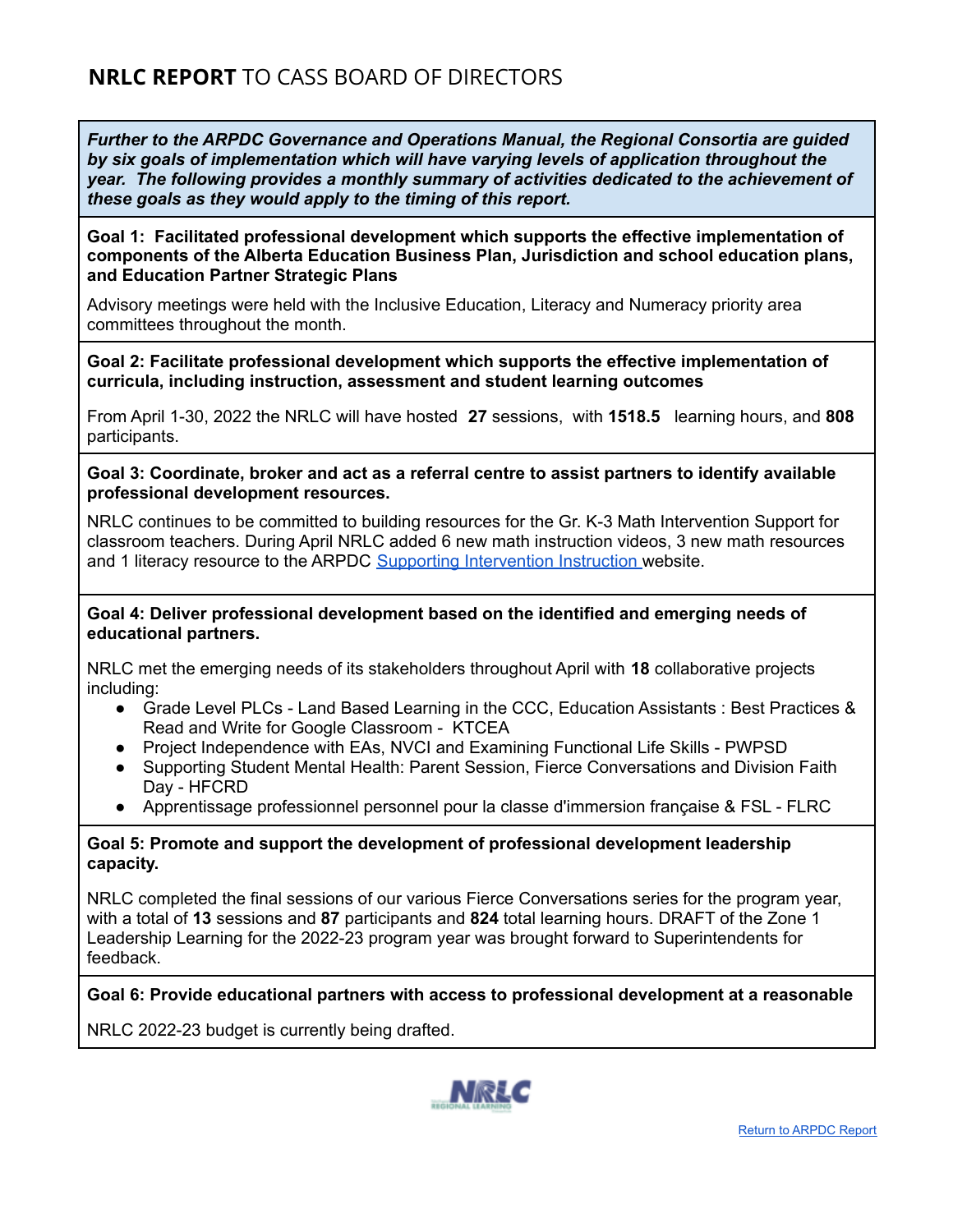# **Learning Network Educational Services REPORT** TO CASS BOARD OF DIRECTORS

*Further to the ARPDC Governance and Operations Manual, the Regional Consortia are guided by six goals of implementation which will have varying levels of application throughout the year. The following provides a monthly summary of activities dedicated to the achievement of these goals as they would apply to the timing of this report.*

**Goal 1: Facilitated professional development which supports the effective implementation of components of the Alberta Education Business Plan, Jurisdiction and school education plans, and Education Partner Strategic Plans**

- Learning Network participated in an introductory meeting with the Ministry to begin clarifying the role of ARPDC, and specifically Learning Network in the implementation of the new curriculum.
- Spring meetings with school authority leadership are underway. Implementation of the new curriculum, FNMI supports and support for split grade instruction have all been raised as priority areas.

# **Goal 2: Facilitate professional development which supports the effective implementation of curricula, including instruction, assessment and student learning outcomes**

- Professional learning sessions offered throughout the month of April focused on:
	- Foundations of Literacy
	- Numeracy Instruction
	- Differentiated Instruction
	- Social Emotional strategies

#### **Goal 3: Coordinate, broker and act as a referral centre to assist partners to identify available professional development resources.**

- Resources developed by ARPDC and Learning Network to support interventions in Literacy and Mathematics are being shared in spring meetings with school authorities
- Learning Network is currently leading the development of a website to support teachers with best practices in Literacy Instruction.

#### **Goal 4: Deliver professional development based on the identified and emerging needs of educational partners.**

- Learning Network has facilitated sessions focused on the following emerging needs from educational partners:
	- Literacy Foundations for School Leadership
	- Best Practice Instructional Strategies for Division 1 Literacy

#### **Goal 5: Promote and support the development of professional development leadership capacity.**

Learning Network is hosting a speaker series with Dr. Pamela Adams and Dr. Carmen Mombourquette beginning in late April focused on Leading Through Change.

**Goal 6: Provide educational partners with access to professional development at a reasonable cost.**

- Learning Network continues to offer Professional Learning at a reasonable cost, often for no cost.
- The 2022/2023 budget is currently under development



Return to [ARPDC](#page-0-0) Report[t](https://docs.google.com/document/d/1JqnlmKurVyyRynvOyp3R4HkHr2h-li3L3fg-HF99fBo/edit#bookmark=id.vg31kco2r9gc)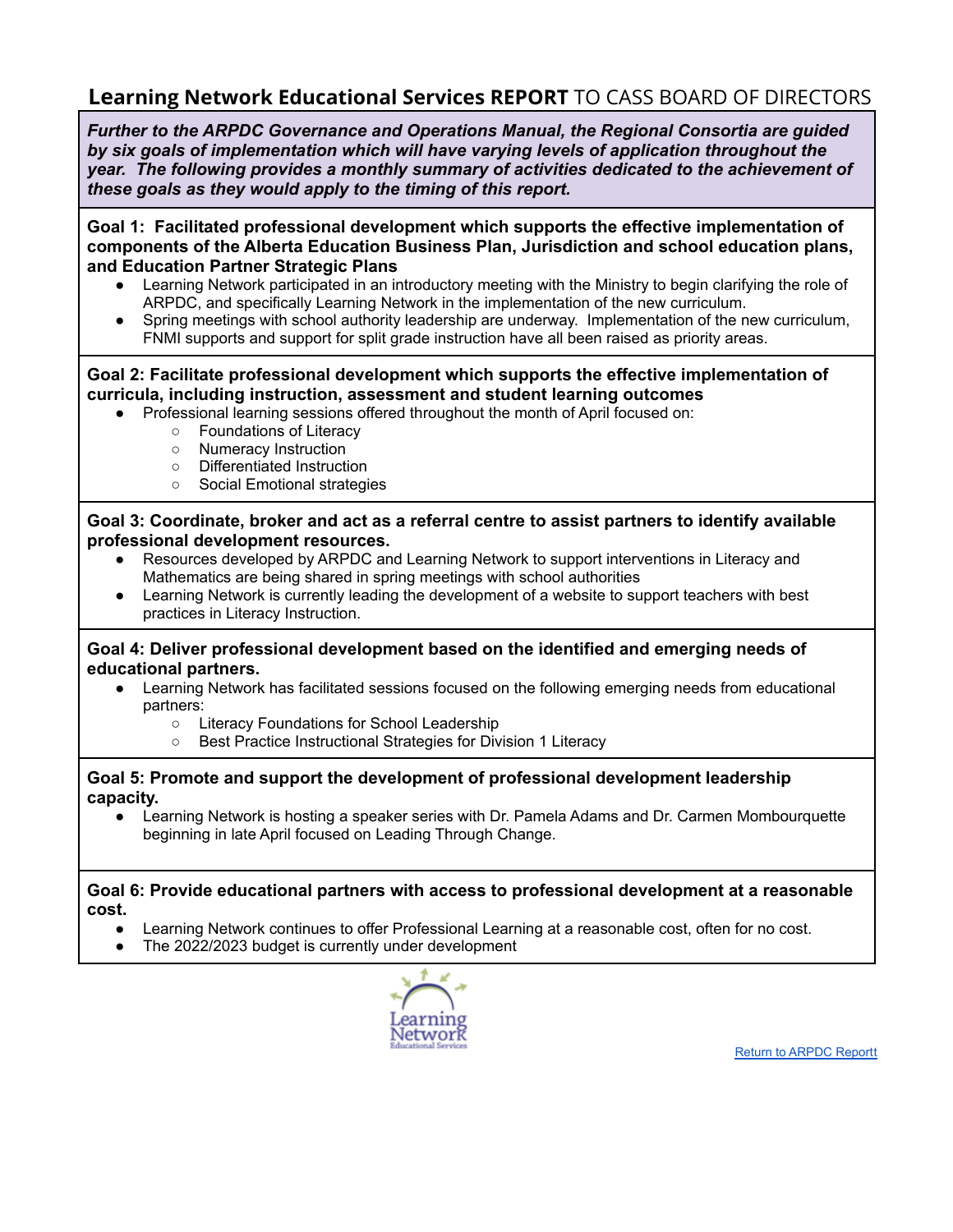**Goal 1: Facilitated professional development which supports the effective implementation of components of the Alberta Education Business Plan, Jurisdiction and school education plans, and Education Partner Strategic Plans**

- ERLC provided 61 sessions to 5,337 participants and 7,261 Learning hours.
- Over 550 sessions provided in all priority areas in total so far in 2021-2022
- Literacy, Wellness and Numeracy sessions dominated requests and support
- Continue to work with the Alberta Accredited International Schools for ongoing Professional Learning and Implementation of the New Curriculum.

#### **Goal 2: Facilitate professional development which supports the effective implementation of curricula, including instruction, assessment and student learning outcomes**

- Met with Ab Ed Curriculum Leads for direction and discussion May Training is Planned
- Meetings with Regional Contacts for planning and supporting New Curriculum Implementation in 3 phases May-June, July-Aug and Aug-June
- Collaborative planning with School Authorities for next year are underway.
- Leading a Provincial Cohort working on resources for new and current curriculum all grades

#### **Goal 3: Coordinate, broker and act as a referral centre to assist partners to identify available professional development resources.**

- Coordinated and supported from planning to delivery of the ASCA Conference in April.
- Provided a 3 day Community Conferencing Session for OSARS with 36 participants
- Partnering with CASS on Stories of Practice Series

**Goal 4: Deliver professional development based on the identified and emerging needs of educational partners.**

- Provided Wellness and Resilience sessions by Tim Kanold, Michael Ungar and Dana Fulwiler-Vold
- GYH Indigenous Camp successfully completed
- School Division specific supports for Professional Learning Leadership and Priority Areas

#### **Goal 5: Promote and support the development of professional development leadership capacity.**

- Provide Collaborative Leadership Cohort meetings for System and Subject Area Leaders
- Collaborative support and planning for Curriculum Implementation with system leaders

#### **Goal 6: Provide educational partners with access to professional development at a reasonable cost**

● Most sessions are provided at no cost to participants. Data continues to show a high degree of satisfaction with the costs and value of ERLC support

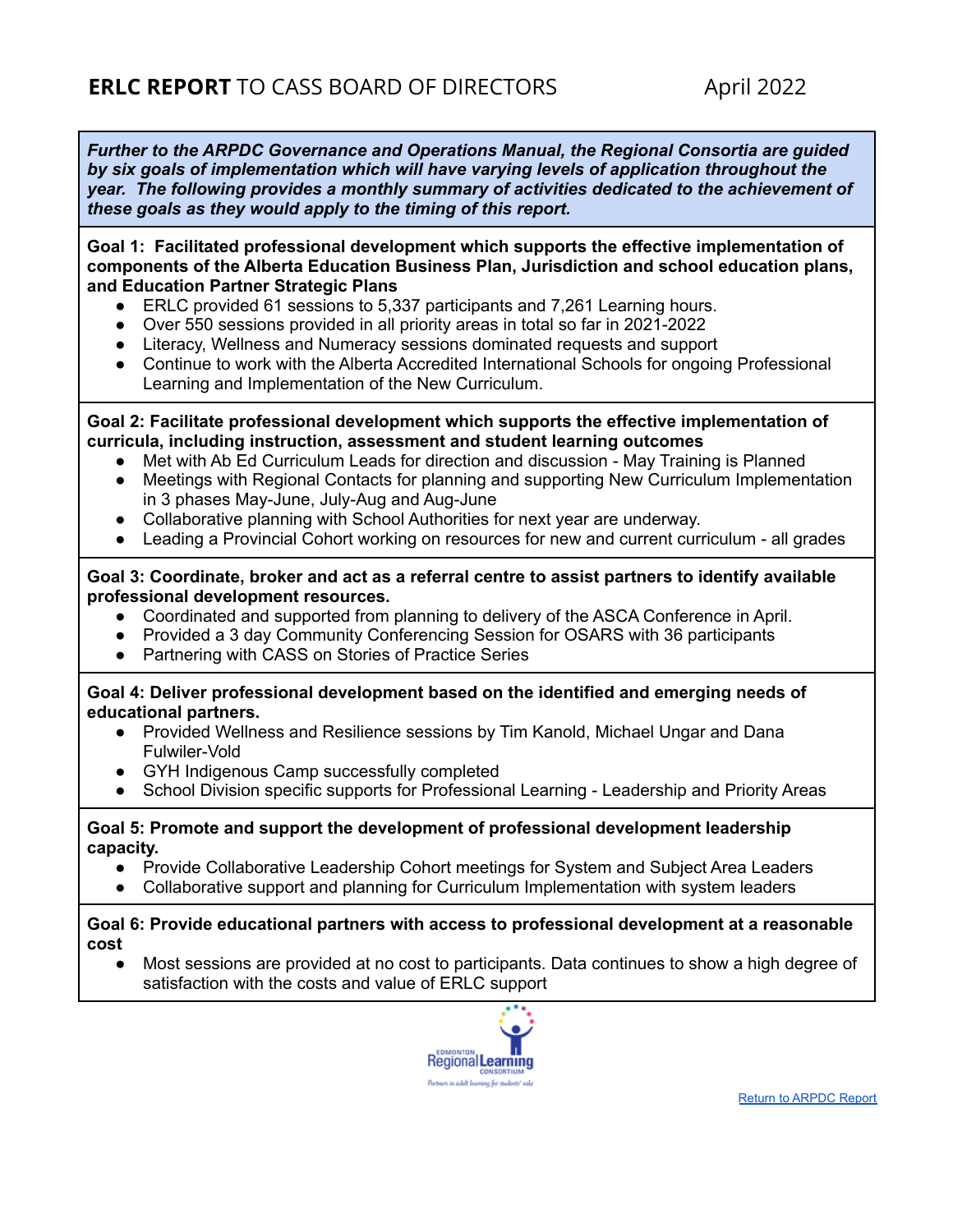**Goal 1: Facilitated professional development which supports the effective implementation of components of the Alberta Education Business Plan, Jurisdiction and school education plans, and Education Partner Strategic Plans**

- School jurisdiction meetings are being planned to identify needs for 2022/23 and how CARC can support them.
- Meetings with Alberta Education Curriculum Implementation Branch are upcoming to support AB ED both provincially and regionally.

**Goal 2: Facilitate professional development which supports the effective implementation of curricula, including instruction, assessment and student learning outcomes.**

- CARC ED and Consultants have begun the implementation process with Zone 4 School Districts in Zone 4. School administrators and individual grade groups have begun this process in some districts and scheduled for others.
- Zone 4 District leads in K-3 Math & ELA, and K-6 PE/Wellness have met together and identified implementation needs. A common Scope & Sequence for K-3 Math and ELA is in development through this collaboration.

# **Goal 3: Coordinate, broker and act as a referral centre to assist partners to identify available professional development resources.**

- CARC has completed or will shortly complete partnerships for Alberta Rural Education Symposium, Jigsaw Learning, 10 Peaks Innovation, Red Deer Polytechnic Indigenous Ways Conference, Red Deer Polytechnic Middle Years Symposium.
- Planning for next years events are under way.

# **Goal 4: Deliver professional development based on the identified and emerging needs of educational partners.**

• Regional partner and advisory meetings are planned to identify needs for 2022/23 and how CARC can support them.

# **Goal 5: Promote and support the development of professional development leadership capacity.**

- CARC, RDPSD, RDCRS and Red Deer Polytechic are hosting a Zone 4 Culture Camp on June 1, 2 2022 to build foundational knowledge for school and district leaders. Over 200 participants are expected!
- Communication and Collaboration with Zone 4 Districts are underway to plan Leadership opportunities for 2022/23.

# **Goal 6: Provide educational partners with access to professional development at a reasonable**

CARC continues to provide professional learning supports at no or minimal cost.



Return to [ARPDC](#page-0-0) Report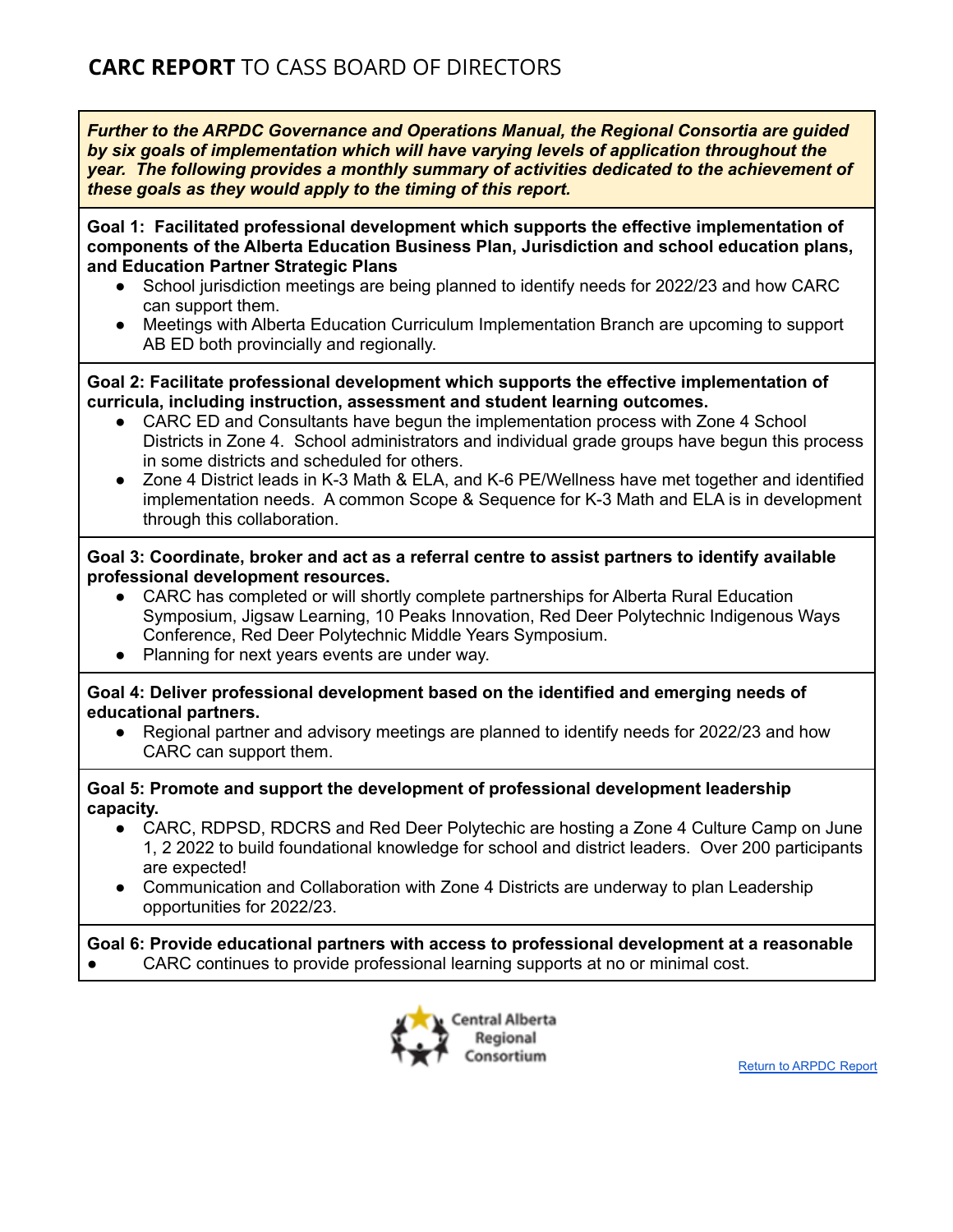# **CRC REPORT** TO CASS BOARD OF DIRECTORS

*Further to the ARPDC Governance and Operations Manual, the Regional Consortia are guided by six goals of implementation which will have varying levels of application throughout the year. The following provides a monthly summary of activities dedicated to the achievement of these goals as they would apply to the timing of this report.*

**Goal 1: Facilitated professional development which supports the effective implementation of components of the Alberta Education Business Plan, Jurisdiction and school education plans, and Education Partner Strategic Plans**

CRC is currently in collaboration with all school authorities in the regional and local Independent Schools designing the Curriculum Implementation Support Circles Model in support of the implementation of the new curriculum. This model will provide both learning materials, experiences and networking opportunities.

**Goal 2: Facilitate professional development which supports the effective implementation of curricula, including instruction, assessment and student learning outcomes**

**Goal 3: Coordinate, broker and act as a referral centre to assist partners to identify available professional development resources.**

**Goal 4: Deliver professional development based on the identified and emerging needs of educational partners.**

We have recently been engaged with the Calgary Board of Education to provide a repeat series of our collaboratively developed Routes to Success assessment professional learning series to over 145 CBE staff. This series was provided for their staff earlier in the year as well and has been offered for registration to all school authorities through our website.

We recently completed a series featuring Dr. Hetty Roessingh supported early years and division 1 teachers with using guided play to support literacy learning. The series was well attended, with over 450 educators registered.

Student mental health continues to be an area of ongoing need. We recently offered a repeat of the Mental Health Literacy series, with over 100 people registered.

**Goal 5: Promote and support the development of professional development leadership capacity.**

**Goal 6: Provide educational partners with access to professional development at a reasonable cost.**



Return to [ARPDC](#page-0-0) Report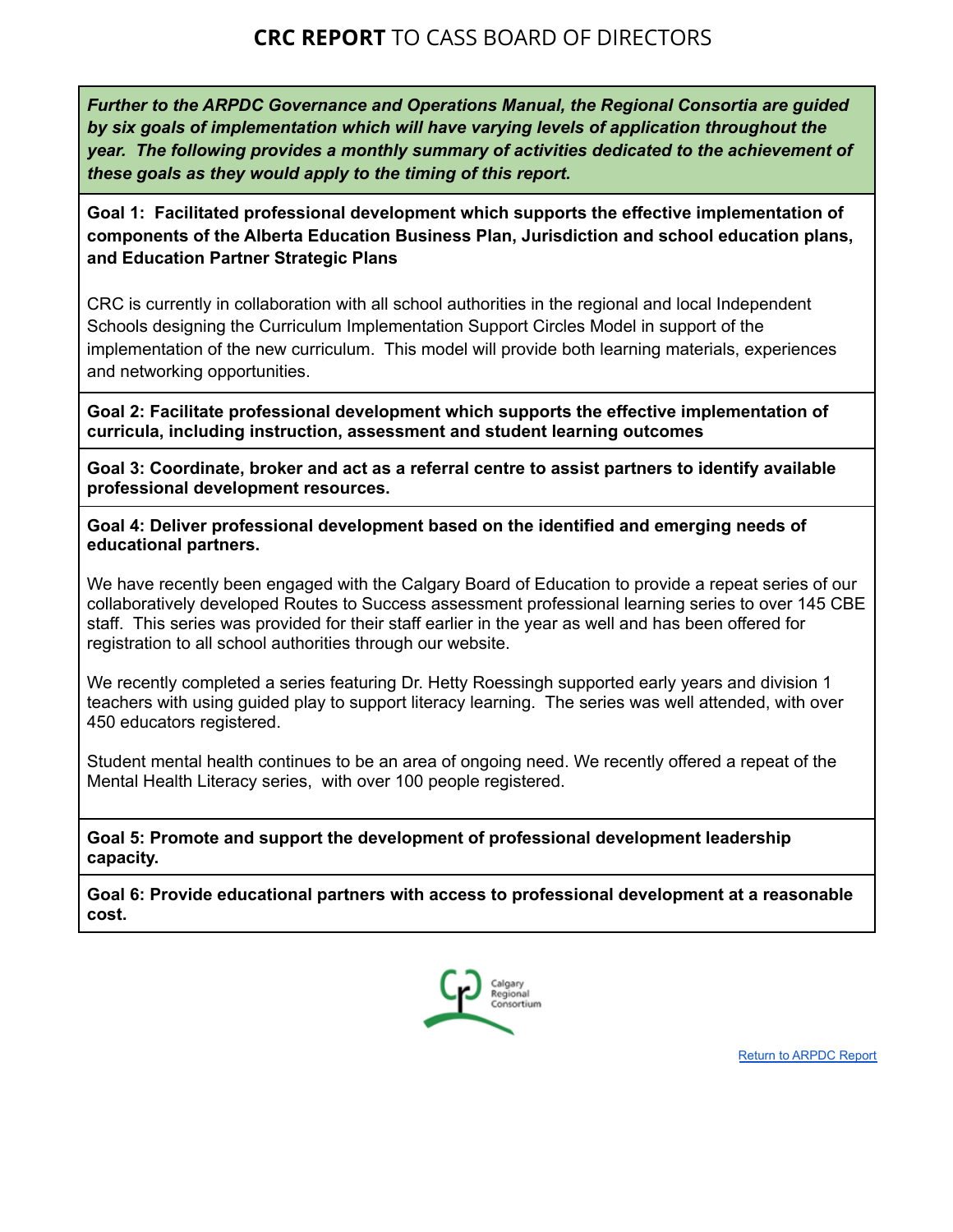# **SAPDC REPORT** TO CASS BOARD OF DIRECTORS

*Further to the ARPDC Governance and Operations Manual, the Regional Consortia are guided by six goals of implementation which will have varying levels of application throughout the year. The following provides a monthly summary of activities dedicated to the achievement of these goals as they would apply to the timing of this report.*

# **Goal 1: Facilitated professional development which supports the effective implementation of components of the Alberta Education Business Plan, Jurisdiction and school education plans, and Education Partner Strategic Plans**

SAPDC continues to work closely with system curriculum and inclusive education leads to provide targeted, priority aligned professional learning opportunities. Planning has also commenced across the region in support of system organizational days for the 2022-23 school year.

# **Goal 2: Facilitate professional development which supports the effective implementation of curricula, including instruction, assessment and student learning outcomes**

Work has continued with the regional curriculum implementation focus group, the final of four full day sessions is scheduled for the second week of May. SAPDC staff, regional leaders and ARPDC team member Adelee Penner have led out in the development of a two-day instructional leaders conference for the end of May to further support capacity building in the instructional coaching role of school and system leaders.

# **Goal 3: Coordinate, broker and act as a referral centre to assist partners to identify available professional development resources.**

System leaders in the region, along with advisory committees aligned with priorities continue to work with our team in securing presenters and development of resources in support of division and region priorities for the short and long term development of staff.

# **Goal 4: Deliver professional development based on the identified and emerging needs of educational partners.**

We are particularly pleased several series, Student leadership, Mentorship & Wellness, the Curriculum Implementation pilot, the Assessment and Teach the Teacher series with Peter Liljedahl, Secret stories with Katie Garner and Sessions on Anxiety and the Polyvagal theory which were able to be accessed live and through recording or hosted rebroadcasts that allowed divisions to maximize division day work and support individual teacher "when they can" learning.

# **Goal 5: Promote and support the development of professional development leadership capacity.**

The provincially available instructional leadership conference scheduled for the end of May <https://www.sapdc.ca/program/8528> Caring, Connecting, Collaborating: Coaching in Complex Times

**Goal 6: Provide educational partners with access to professional development at a reasonable** There is no better deal for our educational partners. (If read aloud that would be "period full stop" ;-)